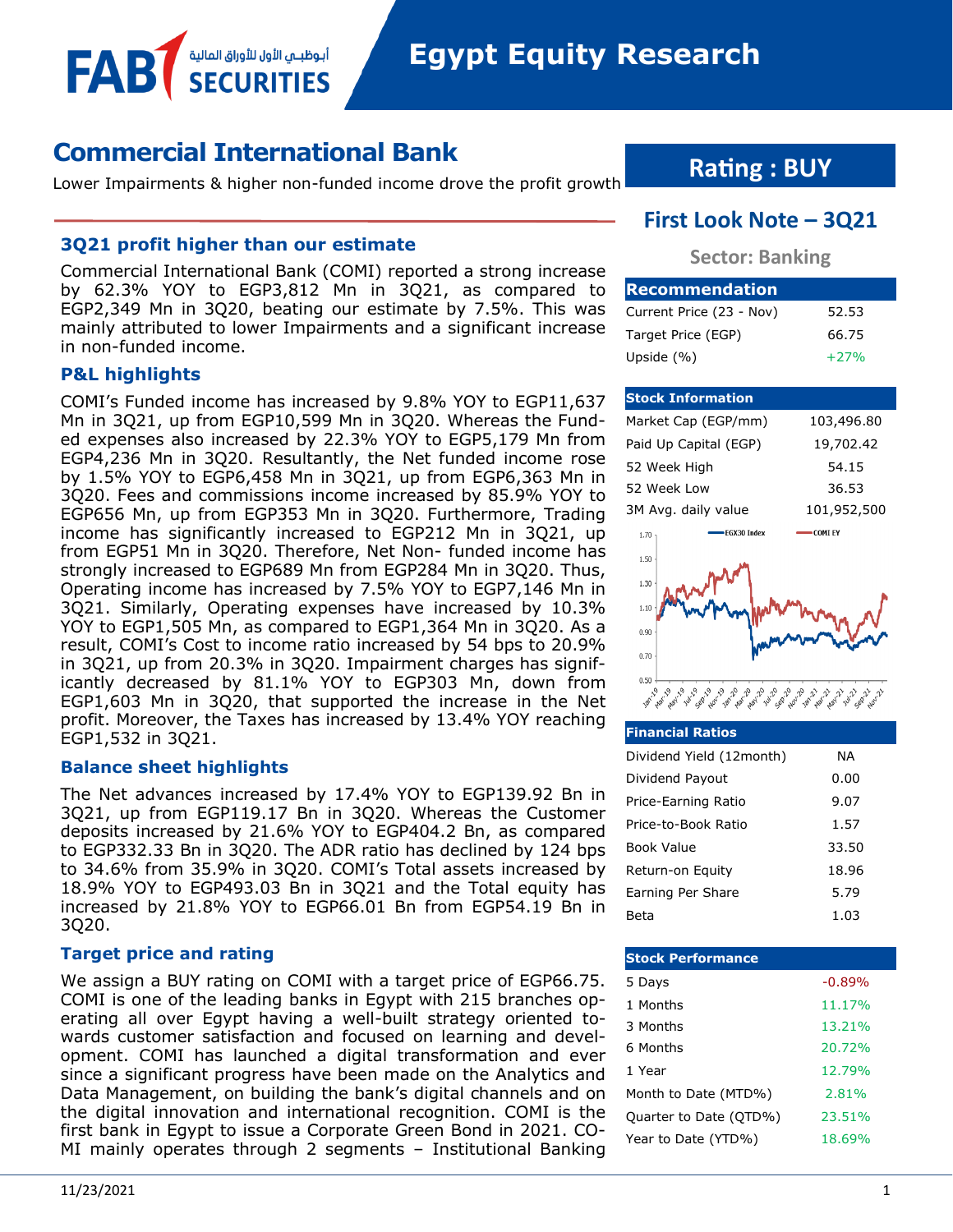## أبوظبـي الأول للأوراق المالية<br>SECURITIES **FAB**

and Consumer Banking segments. The Institutional Banking being the prime contributor to profitability of COMI focusing mainly on Large and Medium-size businesses, Project Finance and Syndicated Loans, Treasury & Capital Markets, and Transactional Banking Services. It contributes for 74% of Total Loans and 36% of Total Deposits. The Consumer Banking segment contributes to 26% of Total Loans and 64% of Total Deposits of COMI focusing mainly on Retail customers and Small Businesses. In 3Q21 COMI has recorded a significant increase by 62.8% YOY in profitability reaching EGP3.81 Bn as compared to EGP2.34 Bn in 3Q20. Nevertheless, Net Interest Income increased by 1.49% YOY to EGP6.46 Bn in 3Q21 as compared to EGP6.36 Bn in 3Q20. Net Trading Income increased significantly YOY to EGP212 Mn in 3Q21 up from EGP51 Mn in 3Q20. Administrative Expenses increased by 10.34% YOY to EGP1.49 Bn in 3Q21 up from EGP1.35 Bn in 3Q20 with Cost to Income ratio increasing by 4% YOY reaching 21.4% from 20.5% in 3Q20. The Return on Average Assets (ROAA) increased by 37% reaching 3.17% as compared to 2.31% same period last year and Return on Average Equity (ROAE) witnessed an increase by 34% reaching 23.7% from 17.6% in 3Q20. NIM decreased by 15% on a standalone basis reaching 5.7% from 6.71% same period last year. Total Assets of the bank increased by 15% YTD to EGP493 Bn from EGP 428 Bn as at 4Q20 with an increase in loans by 16% YTD to EGP140 Bn from EGP120 Bn in 4Q20. The NPL ratio also increased from 3.97% in 3Q20 to 5.43% in 3Q21 while the coverage ratio decreased by 29% from 289% in 3Q20 to 206% in 3Q21. Deposits increased as well by 18% reaching EGP404 Bn in 3Q21 from EGP341 Bn in 4Q20 and Loan to Deposit ratio stood stable QOQ at 39%. Shareholders' Equity increased by 11% YTD reaching EGP66 Bn in 3Q21 as compared to EGP59.4 Bn as at end of year 2020. The bank's capital adequacy ratio (CAR) increased to 32.1% in 3Q21 up from 31.03% in 3Q20, highest ratio among its peers. The bank is rated B with stable outlook by S&P and B2 with a stable outlook by Moody's. Finally, The bank paid EGP1.36 Bn in Cash Dividends at the end of September 2021. Based on the above, we maintain our BUY rating on the stock.

#### **COMI – Relative Valuation**

| (at CMP)       | 2017  | 2018    | 2019 | 2020    | 2021F |
|----------------|-------|---------|------|---------|-------|
| P/E(x)         | 11.07 | 7.26    | 7.19 | 8.42    | 7.52  |
| P/B(x)         | 3.59  | 2.99    | 1.99 | 1.75    | 1.52  |
| Dividend yield | 1.1%  | $1.4\%$ | 8%،  | $0.0\%$ | 1.8%  |

*FABS Estimates & Co data*

#### **COMI - P&L**

| 3Q20                  | <b>2Q21</b> | 3Q21         | 3Q21F    | Var.     | YOY Ch    |          | 2020     | 2021F           | Change                                                                                                                      |
|-----------------------|-------------|--------------|----------|----------|-----------|----------|----------|-----------------|-----------------------------------------------------------------------------------------------------------------------------|
| 10,599                | 10,895      | 11,637       | 11,419   | 1.9%     | 9.8%      | 6.8%     | 42,196   | 44,582          | 5.7%                                                                                                                        |
| $-4,236$              | $-4,876$    | $-5,179$     | $-5,082$ | 1.9%     | 22.3%     | 6.2%     |          |                 | 16.4%                                                                                                                       |
| 6,363                 | 6,019       | 6,458        | 6,338    | 1.9%     | 1.5%      | 7.3%     |          | 24,775          | $-1.6%$                                                                                                                     |
| 353                   | 604         | 656          | 612      | 7.3%     | 85.9%     | 8.7%     | 2,076    | 2,437           | 17.4%                                                                                                                       |
| 51                    | 166         | 212          | 180      | 17.8%    | NΜ        | 28.0%    | 407      | 714             | 75.5%                                                                                                                       |
| $-120$                | $-417$      | $-180$       | $-137$   | 31.9%    | 50.5%     | $-56.8%$ | $-1770$  | -849            | $-52.0%$                                                                                                                    |
| 284                   | 353         | 689          | 655      | 5.1%     | <b>NM</b> | 95.2%    | 712      | 2,301           | <b>NM</b>                                                                                                                   |
| 6,647                 | 6,372       | 7,146        | 6,993    | 2.2%     | 7.5%      |          |          | 27,076          | 4.6%                                                                                                                        |
| $-1,364$              | $-1,484$    | $-1,505$     | $-1,474$ | 2.1%     | 10.3%     | 1.5%     | $-5,660$ | $-6,012$        | 6.2%                                                                                                                        |
| 5,283                 | 4,889       | 5,641        | 5,519    | 2.2%     | 6.8%      |          |          |                 | 4.1%                                                                                                                        |
| $-1603$               | $-318$      | $-303$       | -447     | $-32.1%$ | $-81.1%$  | -4.7%    | $-5,019$ | $-1,624$        | $-67.6%$                                                                                                                    |
| 17                    | 1           | 7            | 5        | 19.3%    | $-62.2%$  | 795.0%   | 22       | 27              | 18.4%                                                                                                                       |
| 3,697                 | 4,571       | 5,344        | 5,077    | 5.3%     | 44.6%     | 16.9%    |          |                 | 27.8%                                                                                                                       |
| $-1,351$              | -1,356      | $-1,532$     | -1,531   | 0.1%     | 13.4%     | 12.9%    | $-5,000$ | $-5,657$        | 13.1%                                                                                                                       |
| 2,346                 | 3,215       | 3,812        | 3,547    | 7.5%     | 62.5%     |          |          |                 | 35.0%                                                                                                                       |
| $\mathbf{2}^{\prime}$ | 2           | $\mathbf{0}$ | 1        | $-58.6%$ | -89.5%    | $-89.7%$ | 2        | 2               | 30.5%                                                                                                                       |
| 2,349                 | 3,217       | 3,812        | 3,547    | 7.5%     | 62.3%     |          |          |                 | 34.9%                                                                                                                       |
|                       |             |              |          |          |           |          |          | QOQ Ch<br>15.4% | $-17,024 -19,807$<br>25,172<br>12.1% 25,885<br>20,225 21,064<br>15,228 19,467<br>18.6% 10,228 13,810<br>18.5% 10,238 13,812 |

*FABS estimate & Co Data*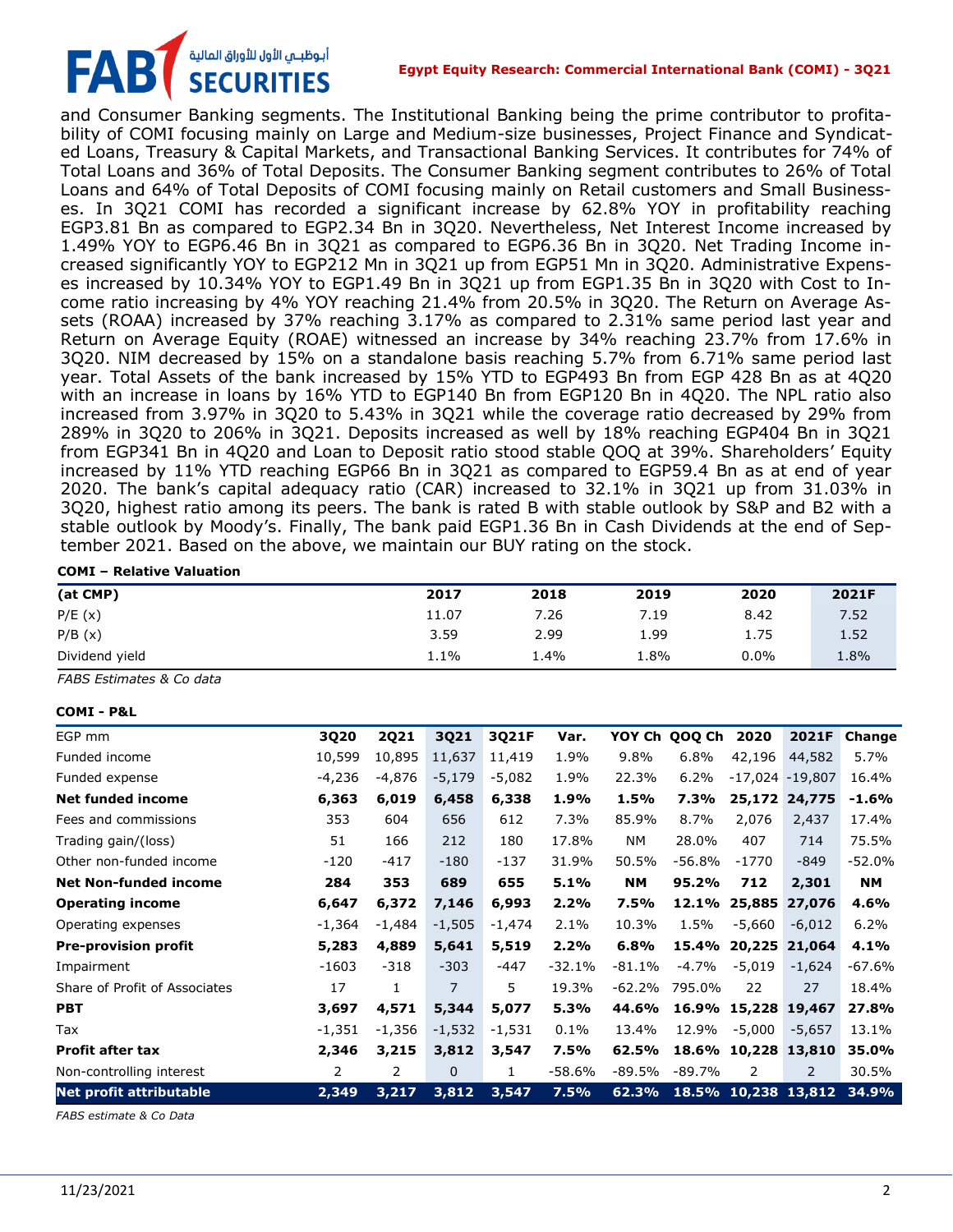# FAB<sup>T</sup> SECURITIES

#### **COMI - KPI**

| EGP mm          | 3Q20  | <b>2Q21</b> | 3Q21  | YOY Ch  | QOQ Ch | 2020    | 2021F   | Change  |
|-----------------|-------|-------------|-------|---------|--------|---------|---------|---------|
| Net FI/OI       | 95.7% | 94.5%       | 90.4% | $-536$  | $-410$ | 97.2%   | 91.5%   | $-575$  |
| <b>NIM</b>      | 8.0%  | 12.0%       | 11.8% | 378     | $-27$  | 6.9%    | 6.1%    | -80     |
| <b>NIS</b>      | 8.0%  | 11.3%       | 11.0% | 298     | $-29$  | 6.5%    | 5.6%    | $-94$   |
| Fees & comms/OI | 5.3%  | 9.5%        | 9.2%  | 387     | $-29$  | $8.0\%$ | $9.0\%$ | 98      |
| Trading/OI      | 0.8%  | 2.6%        | 3.0%  | 220     | 37     | 1.6%    | 2.6%    | 106     |
| Cost to income  | 20.3% | 23.1%       | 20.9% | 54      | $-220$ | 21.7%   | 22.0%   | 28      |
| Impairment/PPP  | 30.3% | 6.5%        | 5.4%  | $-2491$ | $-113$ | 24.8%   | 7.7%    | $-1708$ |
| NP/OI           | 35.3% | 50.5%       | 53.3% | 1802    | 287    | 39.6%   | 51.0%   | 1146    |
| <b>ROAE</b>     | 23.4% | 20.8%       | 22.6% | -81     | 173    | 18.4%   | 21.3%   | 293     |
| <b>ROAA</b>     | 2.8%  | 2.7%        | 3.0%  | 15      | 24     | 2.5%    | 3.1%    | 58      |

*FABS estimate & Co Data*

#### **COMI - Key BS Items**

| EGP mm            | 3020    | 4020    | <b>1Q21</b> | <b>2Q21</b> | 3021    | YOY Ch |
|-------------------|---------|---------|-------------|-------------|---------|--------|
| Net advances      | 119,165 | 120,347 | 121,805     | 132,034     | 139,923 | 17.4%  |
| QOQ Change        | $-1.4%$ | 1.0%    | 1.2%        | 8.4%        | $6.0\%$ |        |
| Total assets      | 414,720 | 427,842 | 447,676     | 469,149     | 493,032 | 18.9%  |
| QOQ Change        | 3.7%    | $3.2\%$ | 4.6%        | 4.8%        | 5.1%    |        |
| Customer deposits | 332,327 | 341,169 | 366,249     | 386,001     | 404,203 | 21.6%  |
| QOQ Change        | $3.8\%$ | 2.7%    | 7.4%        | 5.4%        | 4.7%    |        |
| Total equity      | 54,185  | 59,476  | 59,470      | 62,850      | 66,006  | 21.8%  |
| QOQ Change        | 3.4%    | 9.8%    | $0.0\%$     | 5.7%        | 5.0%    |        |
|                   |         |         |             |             |         |        |

*FABS estimate & Co Data*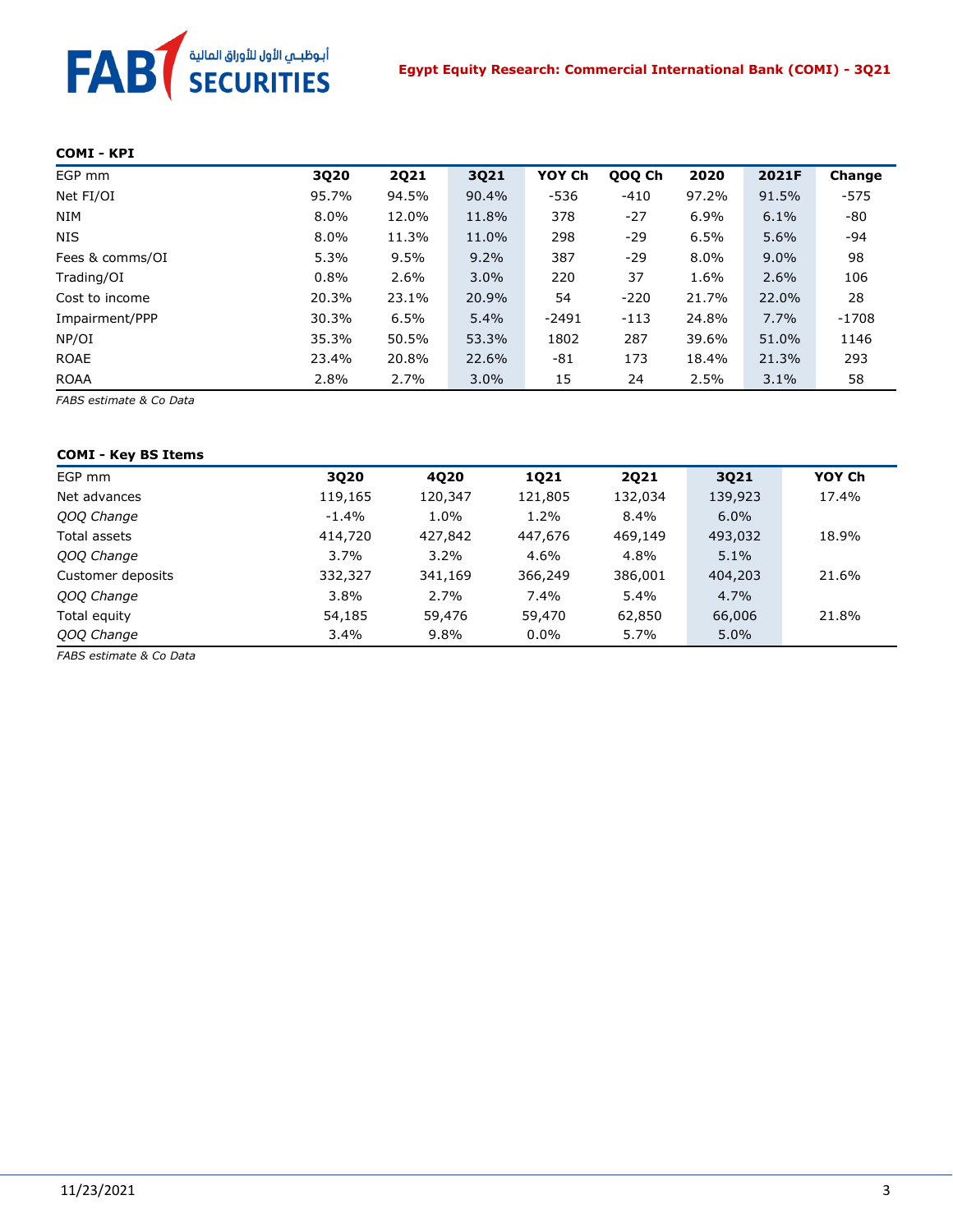#### **Research Rating Methodology:**

| Rating        | Upside/Downside potential    |
|---------------|------------------------------|
| <b>BUY</b>    | Higher than $+15%$           |
| ACCUMULATE    | Between $+10\%$ to $+15\%$   |
| <b>HOLD</b>   | Lower than $+10\%$ to $-5\%$ |
| <b>REDUCE</b> | Between -5% to -15%          |
| SELL.         | Lower than -15%              |

#### **FAB Securities Contacts:**

#### **Research Analysts**

| Ahmad Banihani<br>Shiv Prakash                   | +971-2-6161629<br>$+971 - 2 - 6161628$ | ahmad.banihani@Bankfab.com<br>shiv.prakash@Bankfab.com |
|--------------------------------------------------|----------------------------------------|--------------------------------------------------------|
| <b>Sales &amp; Execution</b>                     |                                        |                                                        |
| Abu Dhabi Head Office                            |                                        |                                                        |
| <b>Trading Desk</b>                              | $+971 - 2 - 6161700/1$                 |                                                        |
|                                                  | $+971 - 2 - 6161777$                   |                                                        |
| <b>Institutional Desk</b><br>Sales and Marketing | +971-4-4245765<br>+971-2-6161703       | <b>Online Trading Link</b>                             |

#### **DISCLAIMER**

This report has been prepared by FAB Securities (FABS), which is authorised by the UAE Securities and Commodities Authority, licensing registration number 604002, and is a member of the Abu Dhabi Securities Exchange and Dubai Financial Market. The information, opinions and materials contained in this report are provided for information purposes only and are not to be used, construed, or considered as an offer or the solicitation of an offer or recommendation to sell or to buy or to subscribe for any investment security or other financial instrument. The information, opinions and material in this report have been obtained and derived from publicly available information and other sources considered reliable without being independently verified for their accuracy or completeness. FABS gives no representation or warranty, express or implied, as to the accuracy and completeness of information and opinions expressed in this report. Opinions expressed are current as of the original publication date appearing on the report only and the information, including the opinions contained herein, are subject to change without notice. FABS is under no obligation to update this report. The investments referred to in this report might not be suitable for all recipients. Recipients should not base their investment decisions on this report and should make their own investigations, and obtain independent advice, as appropriate. Any loss or other consequences arising from the uses of material contained in this report shall be the sole and exclusive responsibility of the recipient and FABS accepts no liability for any such loss or consequence. The value of any investment could fall as well as rise and the investor may receive less than the original amount invested. Some investments mentioned in this report might not be liquid investments, which could be difficult to realise in cash. Some investments discussed in this report could be characterised by high level of volatility, which might result in loss. FABS owns the intellectual property rights and any other material contained in this report. No part of this report may be reproduced, utilised or modified in any form either in whole or in part or by any electronic, mechanical or other means, now known or hereafter invented, including photocopying and recording, or stored in any retrieval system without the prior consent of FABS in writing. While utmost care has been taken to ensure that the information provided is accurate and correct, neither FABS, nor its employees shall, in any way, be responsible for the contents. By accepting this document, the recipient agrees he/she has read the above disclaimer and to be bound by the foregoing limitations/restrictions.